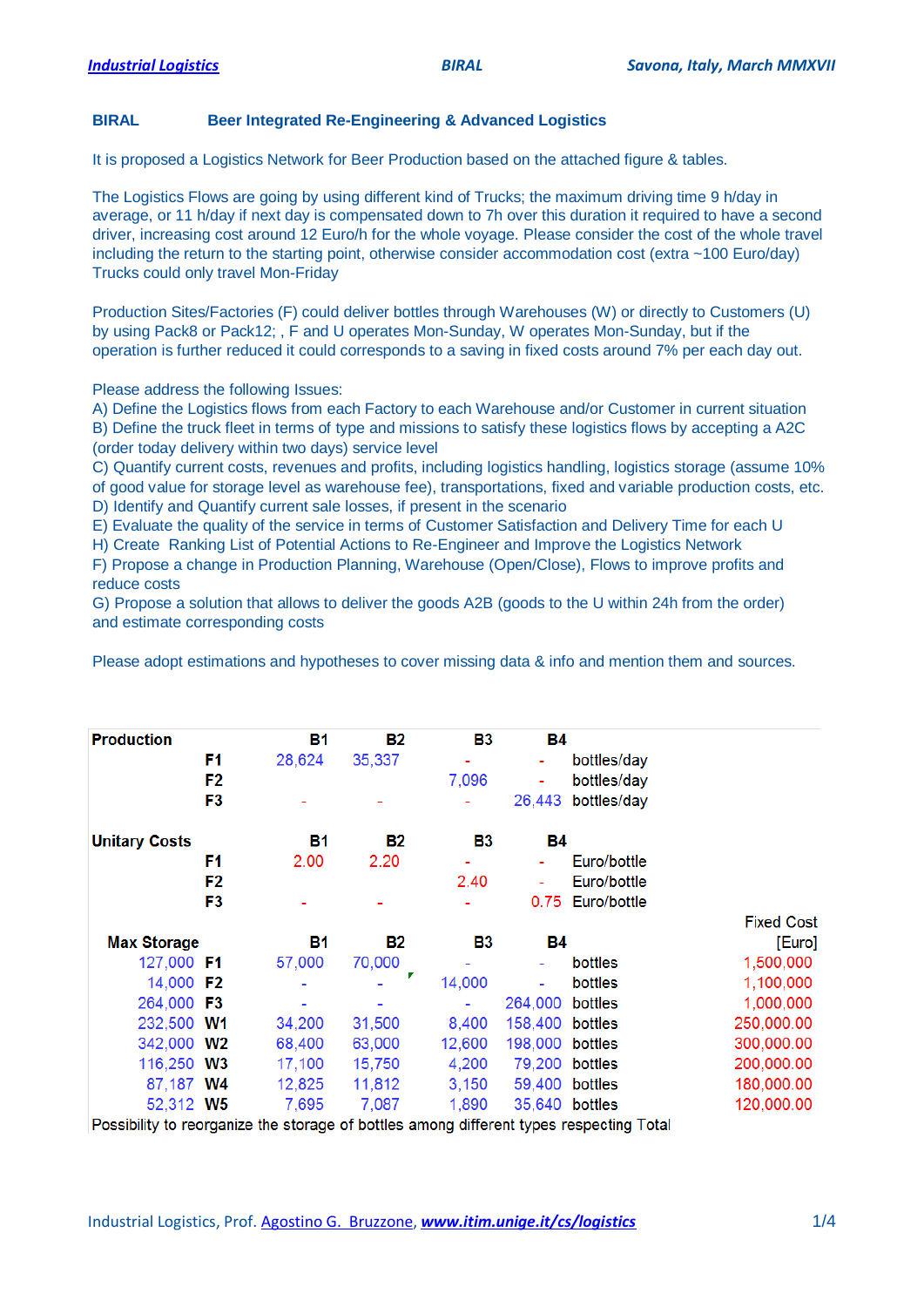| <b>Packaging</b><br>Pck8<br>Pck12                                          | bottles/pack<br>8<br>12 | packs/Level<br>16<br>12                                                                             | Levels/Pallet<br>5<br>5 | Pallets/Truck A<br>32<br>32 | Pallets/Truck B<br>24<br>24    | on Pallets/Truck C<br>5              |                                                                            |     |
|----------------------------------------------------------------------------|-------------------------|-----------------------------------------------------------------------------------------------------|-------------------------|-----------------------------|--------------------------------|--------------------------------------|----------------------------------------------------------------------------|-----|
| <b>Handling Time</b>                                                       |                         | 1 min/pallet<br>2 min/pallet                                                                        |                         | or<br>or                    |                                | 30 '/level or pack from truck        | 60 '/level or pack in warehouse                                            |     |
| <b>Transportaton</b><br><b>Truck A</b><br><b>Truck B</b><br><b>Truck C</b> |                         | Fee<br>1.4 Euro/km<br>1.3 Euro/km<br>0.7 Euro/km<br>Average Commercial speed between 30 and 60 km/h |                         | <b>Max Speed</b>            | 80 km/h<br>80 km/h<br>130 km/h |                                      | <b>Access to Load/Unload Area</b><br>5 min<br>5 min<br>5 min<br><b>STD</b> |     |
| <b>Demand</b>                                                              |                         | <b>B1</b>                                                                                           | <b>B2</b>               | <b>B3</b>                   | <b>B4</b>                      |                                      | on Total                                                                   |     |
|                                                                            | U1                      | 2,724                                                                                               | 3,138                   | 1,068                       |                                | 2,298 [bottles/day]                  |                                                                            | 234 |
|                                                                            | U <sub>2</sub>          | 2,724                                                                                               | 3,126                   | 1,044                       | 2,262                          | [bottles/day]                        |                                                                            | 234 |
|                                                                            | U3                      | 2,994                                                                                               | 3,432                   | 1,104                       |                                | 2,436 [bottles/day]                  |                                                                            | 249 |
|                                                                            | U <sub>4</sub>          | 4,092                                                                                               | 4,692                   | 1,422                       |                                | 3,282 [bottles/day]                  |                                                                            | 324 |
|                                                                            | U5                      | 3,534                                                                                               | 4,026                   | 1,188                       |                                | 2,754 [bottles/day]                  |                                                                            | 282 |
|                                                                            | U <sub>6</sub>          | 1,596                                                                                               | 1,746                   | 492                         |                                | 1,080 [bottles/day]                  |                                                                            | 144 |
|                                                                            | U7                      | 1,032                                                                                               | 1,068                   | 258                         | 570.                           | [bottles/day]                        |                                                                            | 102 |
|                                                                            | U8                      | 930                                                                                                 | 1,170                   | 114                         |                                | 1,506 [bottles/day]                  |                                                                            | 120 |
|                                                                            | U9                      | 1,650                                                                                               | 2,238                   | 258                         |                                | 3,156 [bottles/day]                  |                                                                            | 195 |
|                                                                            | U10                     | 720                                                                                                 | 732                     | 48                          |                                | 2,076 [bottles/day]                  |                                                                            | 117 |
|                                                                            | U11                     | 1,440                                                                                               | 1,890                   | 168                         | 2,808                          | [bottles/day]                        |                                                                            | 174 |
|                                                                            | U12                     | 552                                                                                                 | 486                     | 6                           |                                | 1,632 [bottles/day]                  |                                                                            | 96  |
|                                                                            | U13                     | 396                                                                                                 | 270                     | 42                          |                                | 1,152 [bottles/day]                  |                                                                            | 81  |
|                                                                            | U14                     | 516                                                                                                 | 432                     | 30                          |                                | 1,776 [bottles/day]                  |                                                                            | 99  |
|                                                                            | U15                     | 504                                                                                                 | 414                     | 66                          |                                | 1,836 [bottles/day]                  |                                                                            | 99  |
|                                                                            | U16                     | 618                                                                                                 | 588                     | 162                         |                                | 2,430 [bottles/day]                  |                                                                            | 120 |
| <b>Pricing</b>                                                             |                         | В1                                                                                                  | <b>B2</b>               | В3                          | Β4                             |                                      |                                                                            |     |
|                                                                            | U1                      | 2.40                                                                                                | 2.80                    | 4.00                        |                                | 1.20 Euro/bottle                     |                                                                            |     |
|                                                                            | U2                      | 2.40                                                                                                | 2.80                    | 4.00                        |                                | 1.20 Euro/bottle                     |                                                                            |     |
|                                                                            | U3                      | 2.40                                                                                                | 2.80                    | 4.00                        |                                | 1.20 Euro/bottle                     |                                                                            |     |
|                                                                            | U4                      | 2.40                                                                                                | 2.80                    | 4.00                        |                                | 1.20 Euro/bottle                     |                                                                            |     |
|                                                                            | U5                      | 2.40                                                                                                | 2.80                    | 4.00                        |                                | 1.20 Euro/bottle                     |                                                                            |     |
|                                                                            | U <sub>6</sub>          | 2.40                                                                                                | 2.80                    | 4.00                        |                                | 1.20 Euro/bottle                     |                                                                            |     |
|                                                                            | U7                      | 2.40                                                                                                | 2.80                    | 4.00                        |                                | 1.20 Euro/bottle                     |                                                                            |     |
|                                                                            | U8                      | 2.00                                                                                                | 2.40                    | 3.40                        |                                | 1.00 Euro/bottle                     |                                                                            |     |
|                                                                            | U9                      | 2.40                                                                                                | 2.80                    | 4.00                        |                                | 1.20 Euro/bottle                     |                                                                            |     |
|                                                                            | U10                     | 2.00                                                                                                | 2.40                    | 3.40                        |                                | 1.00 Euro/bottle                     |                                                                            |     |
|                                                                            | U11                     | 2.00                                                                                                | 2.40                    | 3.40                        |                                | 1.00 Euro/bottle                     |                                                                            |     |
|                                                                            | U12                     | 2.00                                                                                                | 2.40                    | 3.40                        |                                | 1.00 Euro/bottle                     |                                                                            |     |
|                                                                            | U13<br>U14              | 2.00                                                                                                | 2.40                    | 3.40                        |                                | 1.00 Euro/bottle<br>1.00 Euro/bottle |                                                                            |     |
|                                                                            | U15                     | 2.00<br>2.00                                                                                        | 2.40<br>2.40            | 3.40<br>3.40                |                                | 1.00 Euro/bottle                     |                                                                            |     |
|                                                                            | U16                     | 2.00                                                                                                | 2.40                    | 3.40                        |                                | 1.00 Euro/bottle                     |                                                                            |     |
|                                                                            |                         |                                                                                                     |                         |                             |                                |                                      |                                                                            |     |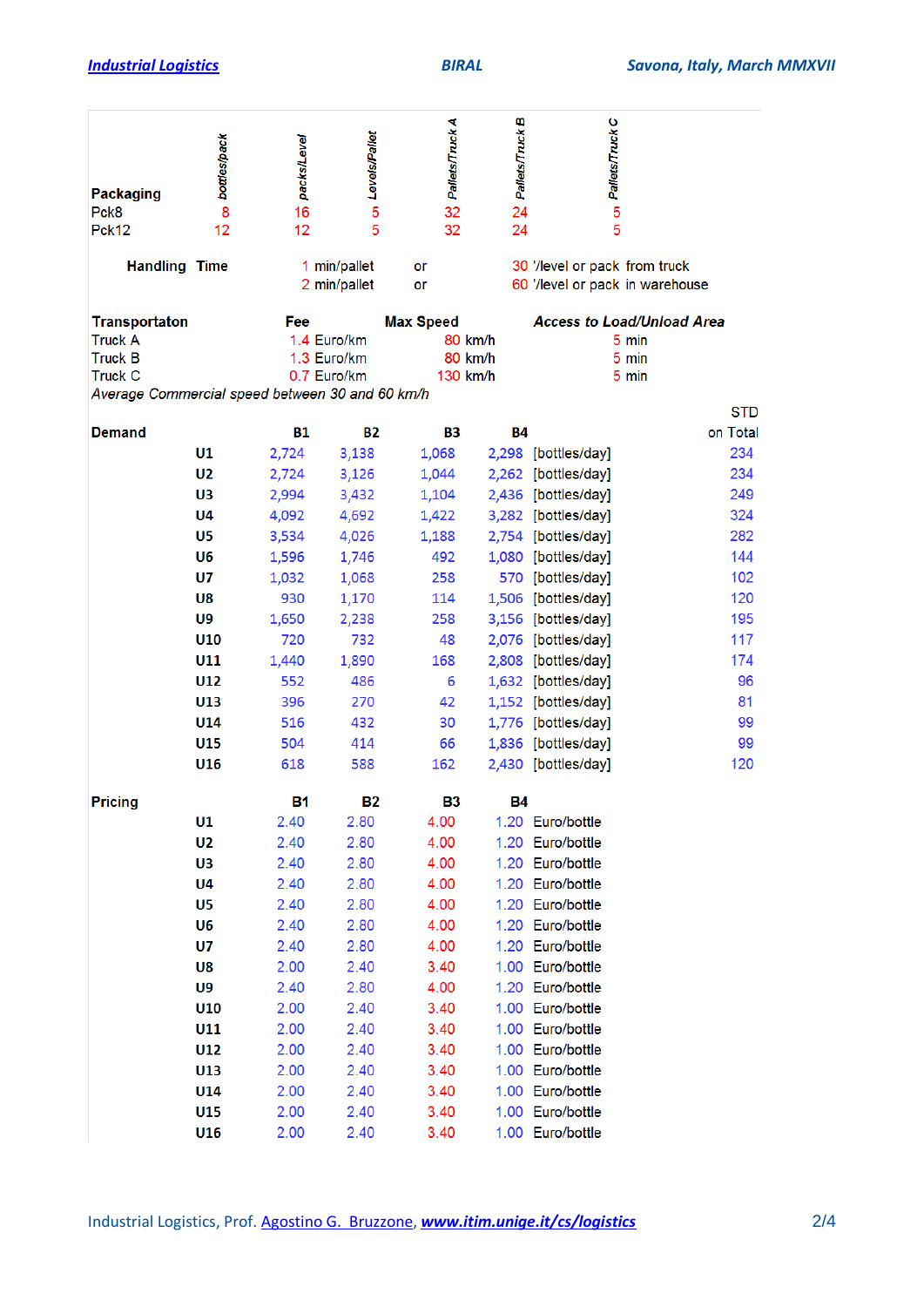